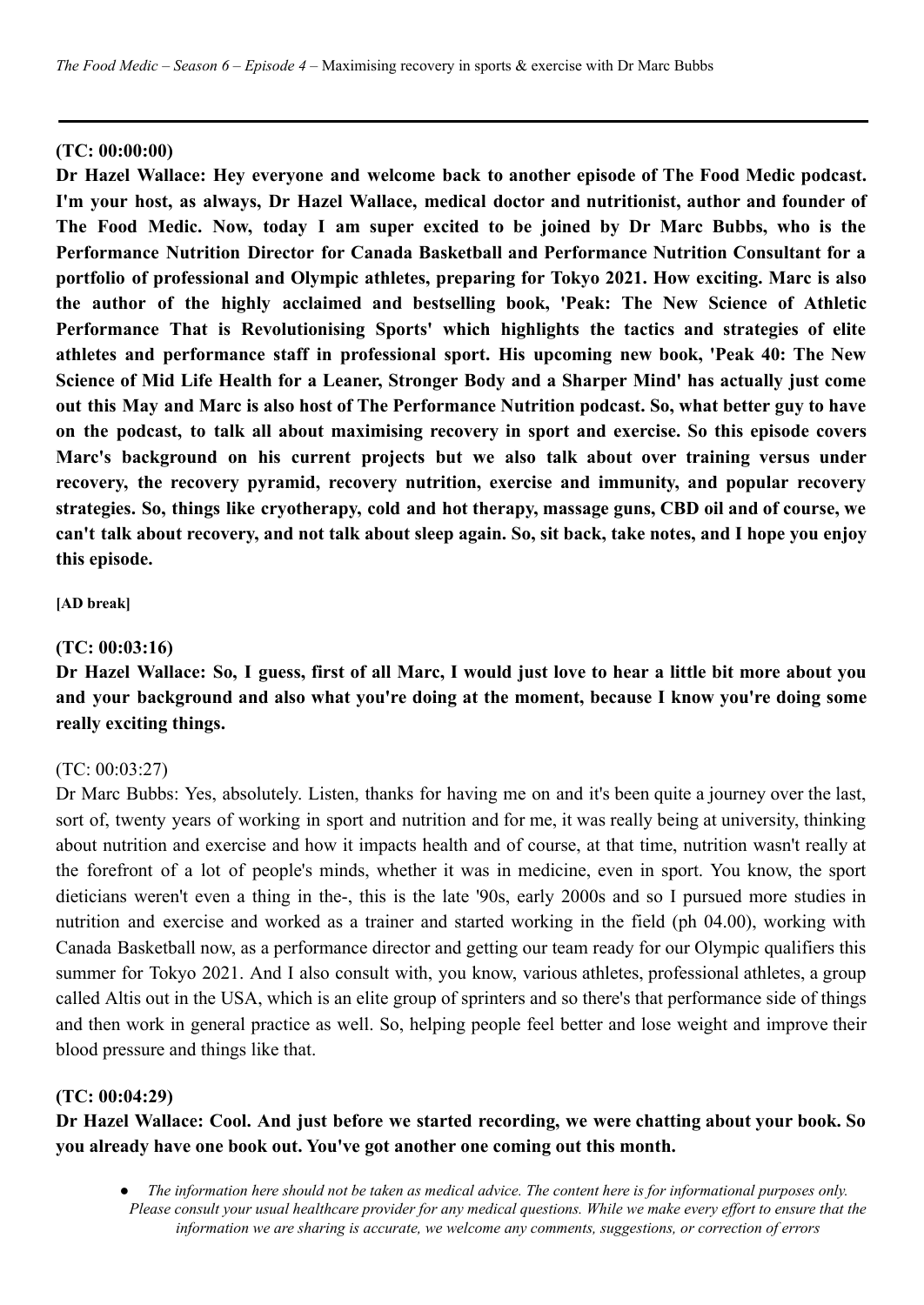### (TC: 00:04:38)

Dr Marc Bubbs: Yes. The first book was, 'Peak' and that was a deeper dive into athletic performance and, you know, what we see on the front lines of, again, elite and professional sport and the new book is really on the other side of the spectrum. The impetus was around a lot of the coaches and performance staff, being in mid life, and how busy and stressful things can be, and trying to find, you know, more simple rules and heuristics to guide people through that busy period and so that's where-, Peak 40 is the new book and we look at how to simplify things and support people in that really hectic time of life.

## **(TC: 00:05:11)**

Dr Hazel Wallace: Yes. Absolutely and probably a time of life that gets less attention when it comes to **sports and performance. So, it's good to have that available. So, obviously you have this wealth of** knowledge that I'd love to tap into but for the purpose of this podcast, it would be great to focus **around recovery from sports and exercise. And I think that's something that people really undervalue** but I think, first of all, I'm just going to ask you the question. Why is recovery important? And what **are some of the signs that we are under recovering or over training?**

### (TC: 00:05:48)

Dr Marc Bubbs: It's a fascinating area and definitely one that's exploded over the last decade, in terms of the science of recovery and when you ask researchers and recovery experts, like Dr Shona Halson, down at Australian Institute of Sport, the general working definition is that, recovery is what allows athletes to train at their highest level and also to compete, you know, at the best of their abilities. And, so, it's not just the recovery from the training session that you've just done, but also, you know, the nutrition, the recovery modalities etc. that you're going to do in order to prepare for that next session. And, so, when we look the elite side, we can definitely get into-, I mean the goal is to stress the body in training and so we elicit that adaptation and that's what we call functional overreaching, which is pushing the body just beyond what it can do, so we can elicit that positive adaptation. But, of course, we can push a little bit too far over the line and we can get into some, what's called non-functional overreaching, which is when we're pushing a little too hard and that if you do that long enough, then you end up in this over training situation where, you know, that impacts mood, immune system, energy levels, all these types of things. And that's something that we're going to, you know, see more in those elite, recreational elite, type athletes. Whereas when we swing over to the general population, it can definitely feel like we're over training but typically what we see is just under recovery.

And, again, if we think of all the things that go into someone's training plan, well, the rest of your life, the busyness of your life, how long your work days are, the amount of sleep you get, mental emotional stress, all these things add up as well. And, so, that idea of-, and since we know, you know, most of the general population, unfortunately, is getting less than seven hours of sleep. You know, I think it's up to 30% are getting less than six hours of sleep and so that notion of under recovery, is really at the crux of it with the general population.

#### **(TC: 00:07:44)**

The information here should not be taken as medical advice. The content here is for informational purposes only. Please consult your usual healthcare provider for any medical questions. While we make every effort to ensure that the *information we are sharing is accurate, we welcome any comments, suggestions, or correction of errors*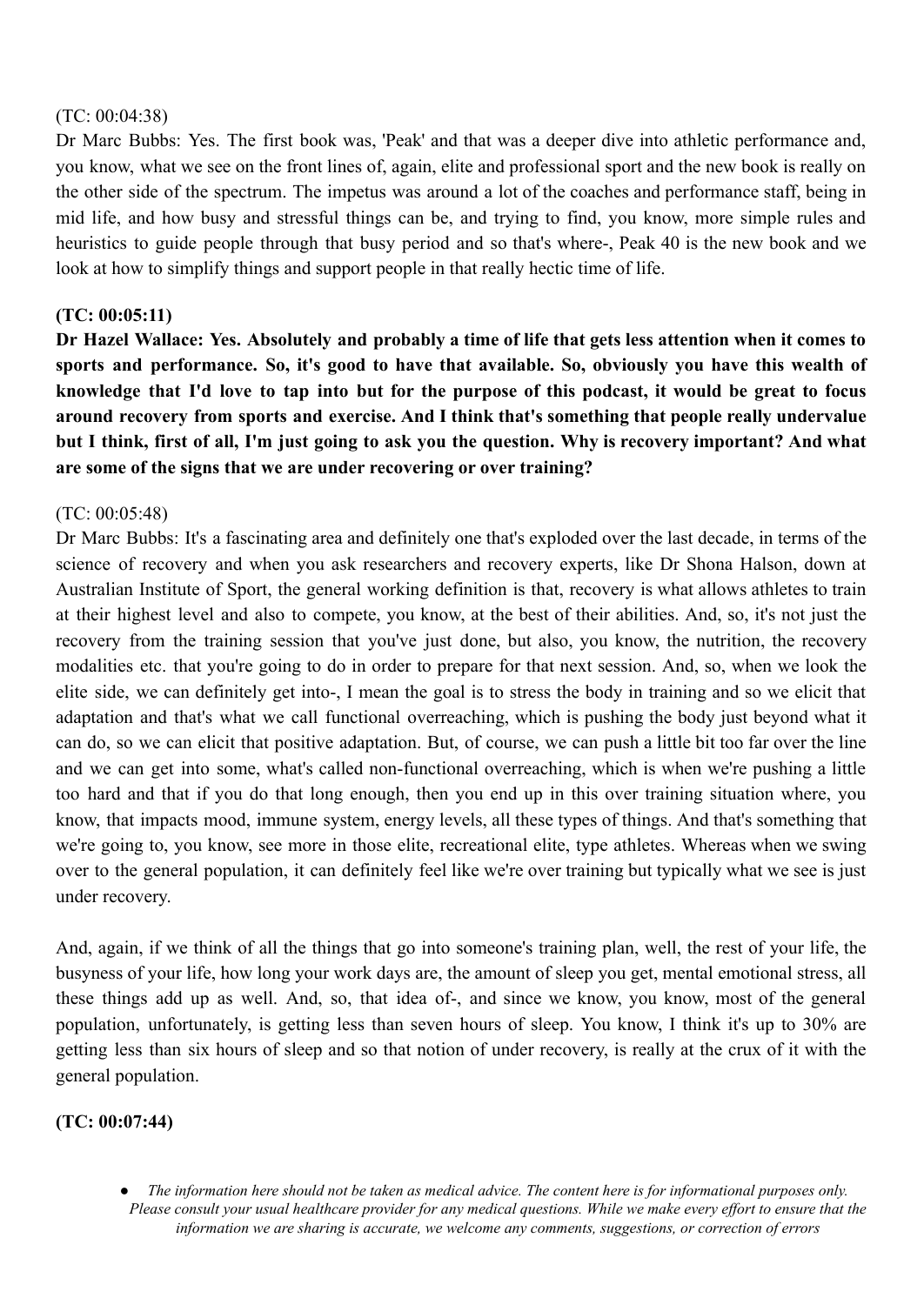Dr Hazel Wallace: Yes. That's a very good point. We often forget about the other, kind of, things that are happening in our life and the external stressors that exist as well, outside of training. So, what are **the fundamental principles when it comes to recovery? I know that you talk about the recovery pyramid in your book and I think that's a really great way to frame the conversation.**

### (TC: 00:08:08)

Dr Marc Bubbs: Yes. I mean, when we think of recovery, I think automatically, you know, even athletes will start to think of the tip of the pyramid, which is the recovery modalities. You know, whether it's using a NormaTec or massage or hot and cold tubs, things like that, but really when we think of recovery, the idea of a pyramid, and this comes from-, I mean it's used extensively in sport, but one of the experts that I interviewed for the book, Lachlan Penfold, who was the Performance Director for the Golden State Warriors in the NBA and, of course, works over in Australia for the Melbourne Storm, you know, this idea that sleep, nutrition and mental emotional health, and that third one being something that's actually quite new in the performance space, is really accounting, you know, how someone's actually feeling, because that is a load on the body. It is a stress load and so those are really the big buckets in the base of that pyramid and if we're struggling with sleep, you know, if we're not getting that minimum seven hours, for athletes we try to push up towards that eight hours a night, or 50 to 56 hours per week, if we want to think about it that way. If the nutrition's not on point, in terms of the total energy, protein etc. If we're struggling to cope with the stressors, then, you know, it doesn't really matter at that point if you're doing hot versus cold, or these other recovery modalities, because we've missed those bigger rocks in someone's regime.

### **(TC: 00:09:30)**

**Dr Hazel Wallace: Yes. It's so important. It's very easy to get bogged down by, you know, the minutiae, which we'll come onto a little bit later on, in terms of popular recovery strategies. But focusing maybe on recovery and nutrition first, talking about, kind of, the main macronutrients, micronutrients, and then maybe some supplements that you'd recommend, when it comes to just the fundamental recovery nutrition principles.**

### (TC: 00:09:57)

Dr Marc Bubbs: Yes. Absolutely. I think the biggest one is just energy intake (TC 00:10:00). You know, a.k.a. calories and typically with clients, I like to reframe that conversation a little bit away from the term 'calorie', because it does bring a lot of baggage with it, depending on the individual and what not. So, when we talk about energy, I mean, yes that's the amount of fuel that we're consuming and that is the biggest signal. You know, if we think about signal versus noise, and right now we can hear each other really clearly, but if there was lots of background noise, then all of a sudden that signal isn't heard and so, when we're thinking recovery, we want that signal that's going to promote that recovery best and that really is the total energy intake. And so, again, at the highest level, if we're talking basketball players, you know, football players, etc, all that stopping and starting, accelerations, decelerations, the amount of energy required is tremendous and so you're getting up to 4,000, 4,500 calories potentially, on certain days of the week. And so that's one where, you know, if we're not eating frequently through the day, inherently anybody, if general population or athlete, if you start to get run down or tired, it's tough to-, you know, your appetite tends to follow. And so we can fall into what we call a state of low energy availability, which is basically saying, you know, 'We're not consuming enough calories to meet those demands.' and that's where things can start to go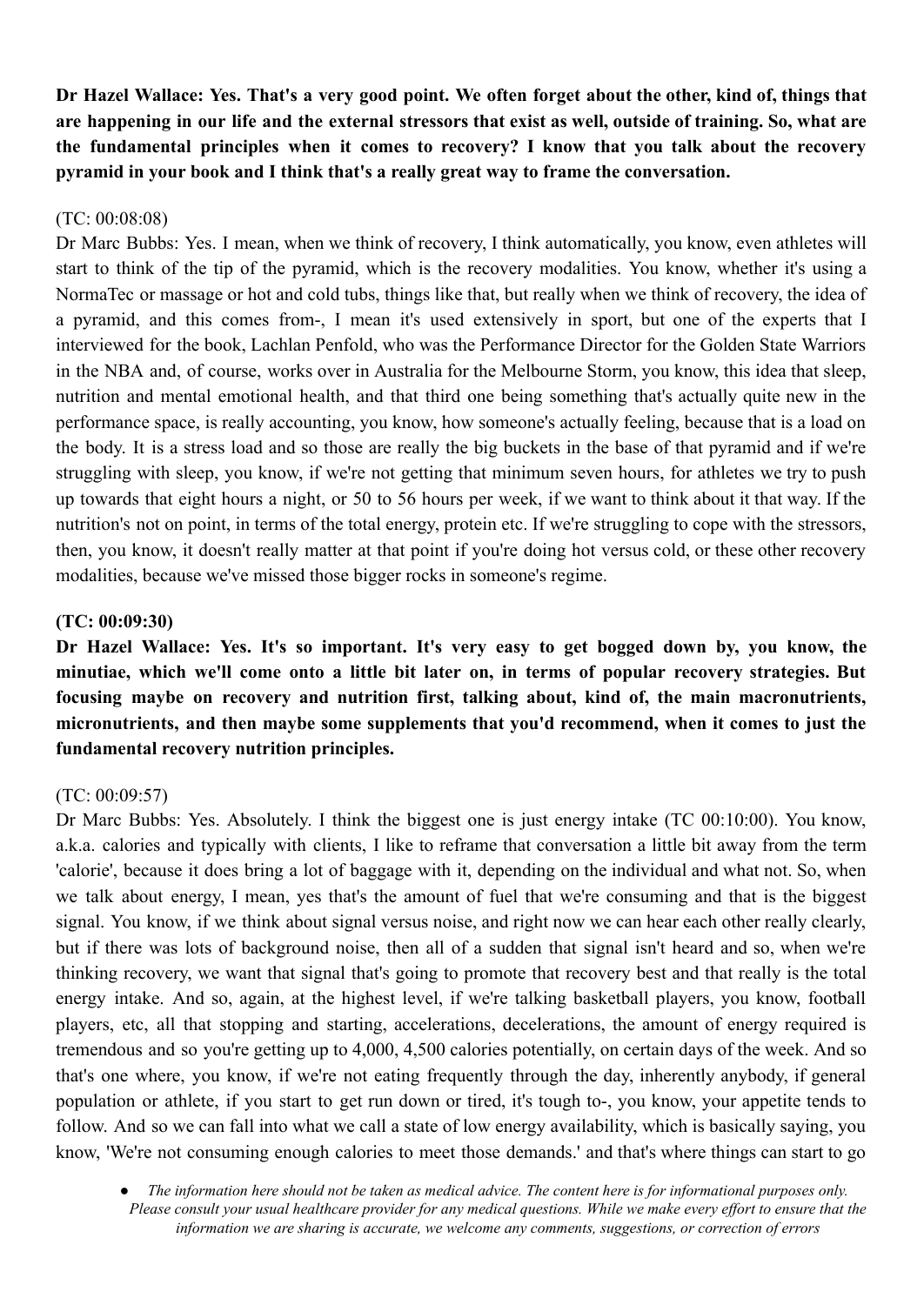wrong. We can start to experience some dips in immunity and be more immunocompromised, potentially catching more colds and flu's. You know, muscle soreness can be more prolonged. These types of things.

So, that first one's definitely that total caloric intake. From there we want to think about protein. Use the analogy with athletes, if they're a house, then the protein is the bricks and so the more active somebody is, the more bricks we're taking out of the house and we've got to put those back in, with the protein intake. And so, you know, the minimum intake being around 1.2g per kg per day and, again, when you're in an energy surplus, you can get away with that minimum. As you're training more intensely and you know, more elite athletes are getting ready for, let's say a national competition, or an international competition like the Olympics, that's when we start swinging that pendulum up higher towards that 1.6 or up to 2.2g per kg per day. Now, for your listeners who are on that sports side of things, this is where it can get a little bit tricky, because sometimes our athletes tend to focus so much on protein, that then it fills them up, right, because it's more satiating and now we can actually struggle to get enough total fuel in. And so, it does take a little bit of having that coaches eye on the nutrition intake, to be able to see generally where athletes are at. And the last one really, is carbohydrate, and that's the one that's providing the bulk of the energy, and of course, the one that online these days is the most polarising around, you know, whether it's low carb, high carb, etc. and for athletes, this can swing anywhere from 3g per kilo, all the way up to 10g per kilo, which is a massive, massive swing. And so, at that point, it really depends on the individual, the sport, if there's body composition requirements etc.

### **(TC: 00:12:59)**

**Dr Hazel Wallace: And then, I guess, moving into any particular, like, supplements that you'd** recommend on top of that is-, I know that we touched on protein, as one of the, kind of, big three and I **guess when you're talking about people who are at elite level, you're probably going to utilise supplementation there to make sure that you're getting good sources of protein. But is it something that you think is essential in recovery for recreational athletes? You know, the gym goers that might be listening to this podcast.**

## (TC: 00:13:30)

Dr Marc Bubbs: Yes and that's where, even if we circle back to the big three there. I mean, I think this is where if clients are-, you know, right now, two thirds of the population in Canada, of the US, or the UK, are unfortunately overweight or obese, and so the training is to get fitter and to build muscle but it's also to lose weight. And so, this is where we need to be strategic with trying to get into a little bit of a deficit, so that we can facilitate that weight loss, but not so much so that we then start to impact energy levels and progressions, really, because one of the things that's always tricky with clients, is we're so focused on the scale that, you know, the steeper you reduce caloric intake, the more muscle mass you're going to lose. And muscle mass weighs a lot. Right and so this is where the scale will move down but unfortunately it's not the kind of weight we're really trying to lose and with that, of course, comes glycogen and water and so really having that long view is so key, when we're looking at improving body composition and weight loss, because even if you're losing 0.5% to 1% of your body weight per week, that's a really nice clip for weight loss and it's always going to be that distinction of, you know, 'Who are we talking about in the conversation? Is it more that recreational? Or that athlete? Or is that person who is trying to lose fifteen, twenty pounds and improve their health?'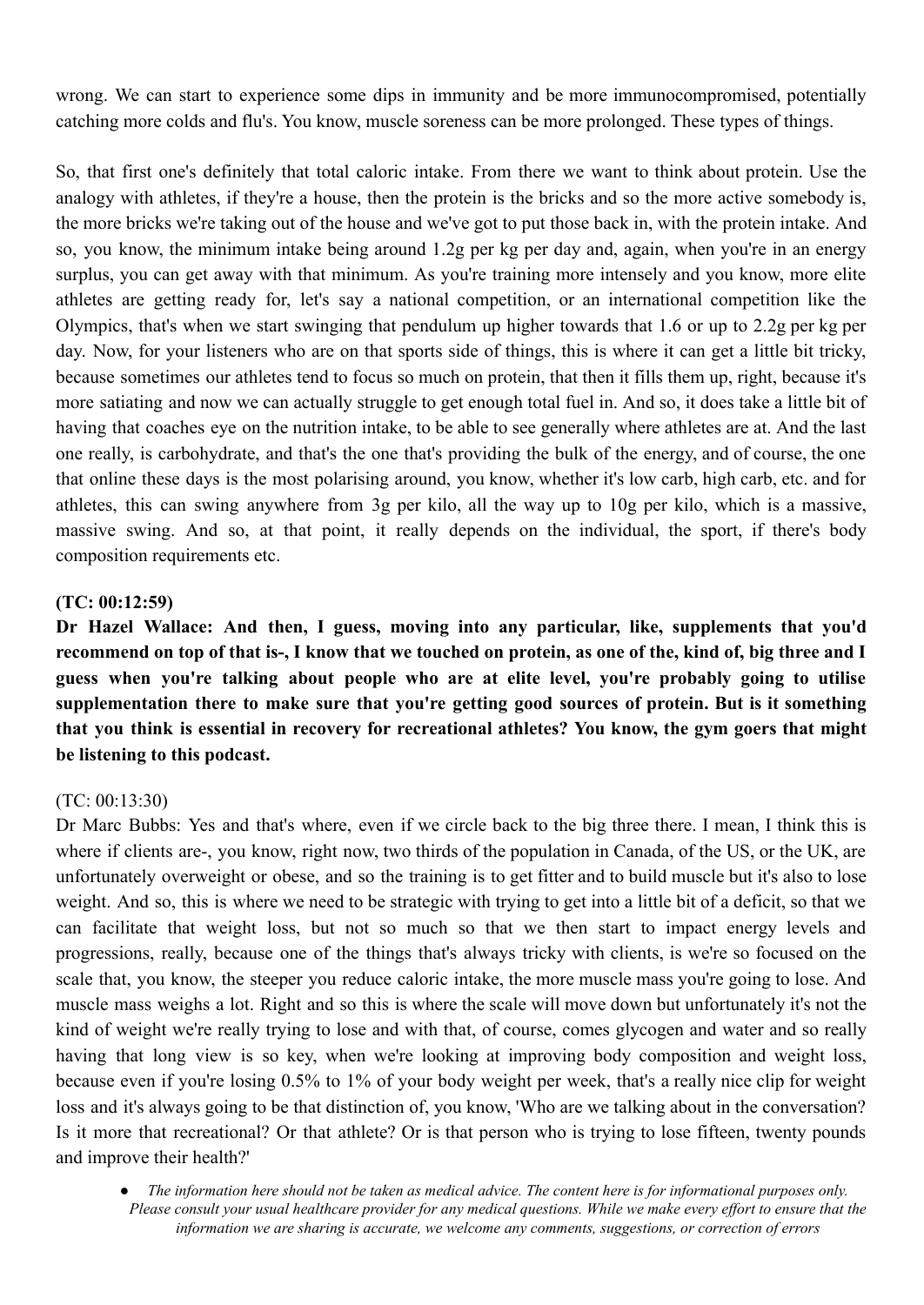### **(TC: 00:14:42)**

**Dr Hazel Wallace: Yes. Of course. Context is really important there. But I guess, thinking about (mw 14.47) in the recovery period, which I guess extends in the 24 hour window anyway, is there any supplements that you think are key? Like magnesium for sleep or anything like that? Is there anything that you'd recommend for the general population or focus on food first, then worry about supplements later?**

### **(Advert 15.07-15.37)**

## (TC: 00:15:37)

Dr Marc Bubbs: I think a great place to start is to think about supplements as portable nutrition. So, again, if we're trying to achieve, you know, that minimum protein intake of 1.2 or as you go up that curve, that sweet spot, where you really get the most bang for your buck without having to go all the way up the ladder, as that 1.6g per kilo. All of a sudden it makes it a much easier if you can have a protein shake, whether it's whey or plant based, it's going to give you 30 or 40g, to provide a nice dose all at once, and it's convenient and it tastes nice and so, you know, that's probably the first place to start, would be protein. And if we circle back to even dietary protein, when you increase protein in your diet, one of the overlooked things is that you then get, you know, a concurrent (ph 16.18) and increase in your vitamins and minerals. And so, it's like consuming a multi-vitamin, as you increase that intake. So, protein would be one. From there, you know, more on the athletic side, we would think more carbohydrates and that could be in a supplement form. It could be the use of things like even juice, which again this gets to be a little bit polarising, in a sense that for athletes, it can be quite essential and important, yet for the general public, we would probably tell them, 'Well we don't want juice. We don't want those extra calories. Let's consume water only.' depending on the, you know, the exercise etc. And then, you know, one that gets often overlooked really in its impact on recovery versus actually-, we always think of muscle mass and building muscles when we think of creatine, but it's tremendous for our recovery.

And so for clients who are training for a marathon or training for a triathlon or an Ironman or what have you, creatine can be really beneficial for reducing exercise induced muscle damage, for reducing inflammation, for reducing these things that are going to make it feel as though you're not recovering well and make it harder for you to get out there the next day and compete and train again for those types of long events.

## **(TC: 00:17:25)**

**Dr Hazel Wallace: Yes. Interesting. And then, I guess, before we move on from nutrition, I want to** quickly touch on alcohol. I think, you know, a lot of people I know who go to the gym and even people are quite big into CrossFit and maybe compete at local events and things like that, still love alcohol **and love going out at the weekends and things like that.**

(TC: 00:17:46)

Dr Marc Bubbs: Yes for sure and live a little.

# **(TC: 00:17:49)**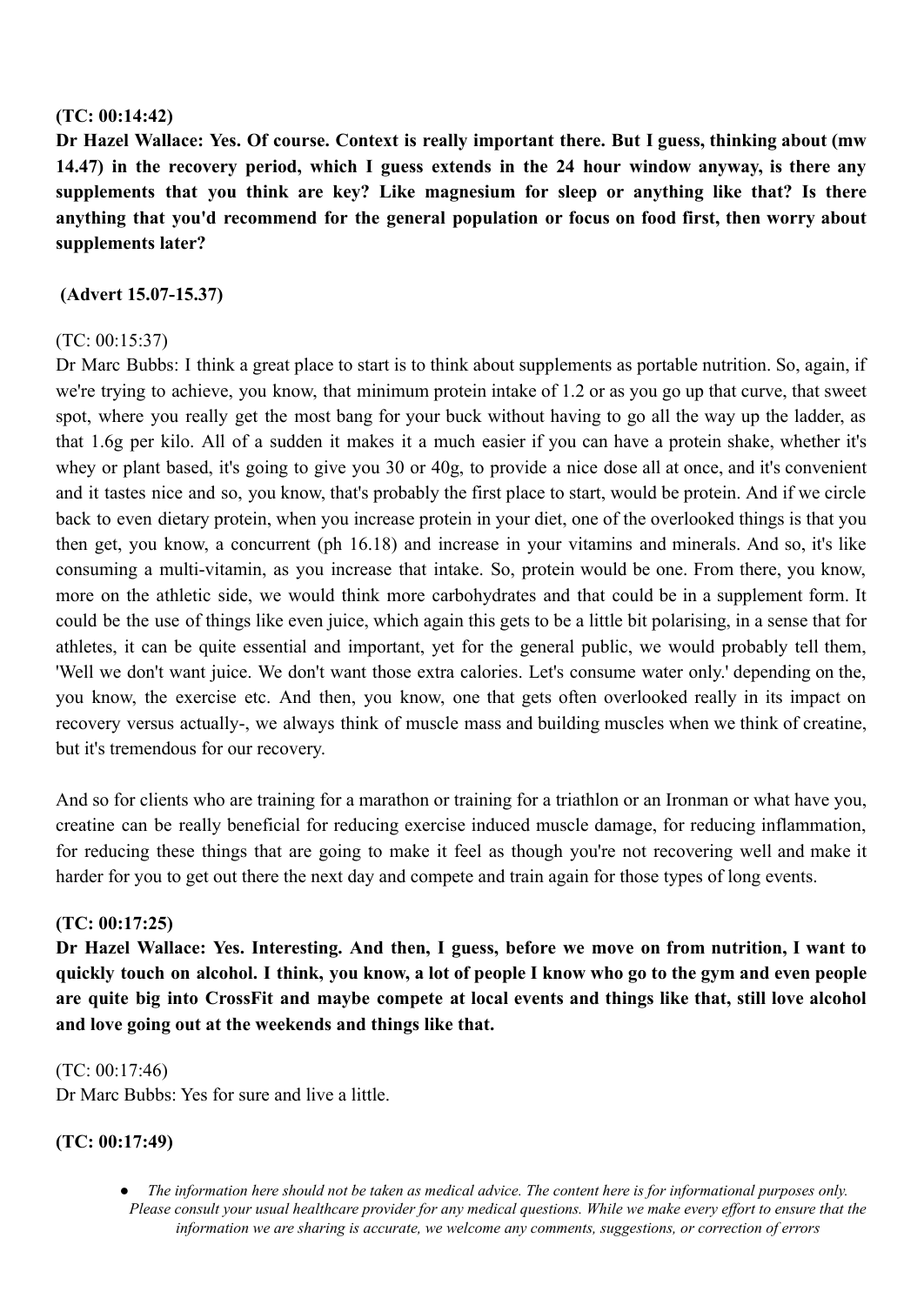Dr Hazel Wallace: You know, you've got to live a little. Personally, I feel like as I'm getting older, I really don't recover after drinking even one or two drinks, in terms of my sleep, my heart rate and I **guess I wanted to touch on that. How does alcohol impact recovery? What's happening in the body?**

### (TC: 00:18:06)

Dr Marc Bubbs: This is a fascinating one. With all the new technology that we have, to assess one's, let's say even heart rate overnight, because we know that alcohol is a powerful suppressor of REM sleep, which is that deeper form of sleep where even cognitively you're making all of those connections and synergising a lot of the information that we've taken in in the day, but from that central nervous system standpoint, when we look at your resting heart rate through the night. So, let's say, you know, a client might have a resting heart rate of 60, let's say and then after a glass of wine, they realise that through the night, after that, their resting heart rate was 70 or 72 beats. So, we had an increase and more demand on the nervous system and of course, it gets even more pronounced when we start to see that two or three glasses and now, rather than 60 beats per minute, you're up to 80 or 85. And so we can then really start to appreciate and clients can-, you know, it turns the lights on pretty quick, in terms of the realisation, that yes it is having an impact on how well you recover and so, you know, it's about finding that middle ground so that certain individuals who like to have that one glass of wine every single night of the week, they might start to realise. Often times when we get them to maybe try, Monday, Tuesday, Wednesday, no alcohol and all of a sudden we can stack a few nights in a row, some better sleep quality and then start to make those connections around, you know, finding the right balance, because definitely that work hard, play hard and taking the edge off in the evening with some alcohol, which we know is a nervine, so it will help to have that sensation of relaxation but of course, once we go beyond a glass and all of a sudden it's going to compromise recovery.

And then next morning, all of a sudden we're waking up, and now because we're groggy and we're slow, we're going to be looking for more caffeine. And some really interesting research out of Bath University there, Dr James Betts found that if you've had a really bad nights sleep, if you reach for that coffee first thing in the morning, it really exaggerates your, you know, glucose response and your inflammatory response. So, it's interesting how, you know, our natural reaction if we've had a bad night is to (TC 00:20:00) reach for that pot of coffee but if you can actually delay that a few hours, and maybe it's a green tea or maybe you just have a bit of breakfast beforehand, you can actually improve that response.

#### **(TC: 00:20:10)**

**Dr Hazel Wallace: Yes. So interesting. You know, it's interesting that you mentioned the straps (ph** 20.14). I recently only started wearing a Whoop, over the last couple of months, and during our last **lockdown here, I wasn't drinking alcohol at all and then as things started opening up, I started** meeting friends for a drink, here and there, and the impact it has had on my recovery and my sleep, that I'm, kind of, measuring via my Whoop, has been just every single time, you can predict that it's going to be RAD (ph 20.42) recovery. My heart rate will be higher. My heart rate variability will be lower. And so, it's so hard to ignore that data. I mean, it's kind of encouraged me to take a step back and, you know, if it's a weekday night and I know I've got a big day of work the next day, I'm like, **'I'm not going to have a drink tonight because I know it's going to impair my sleep.'**

#### (TC: 00:21:04)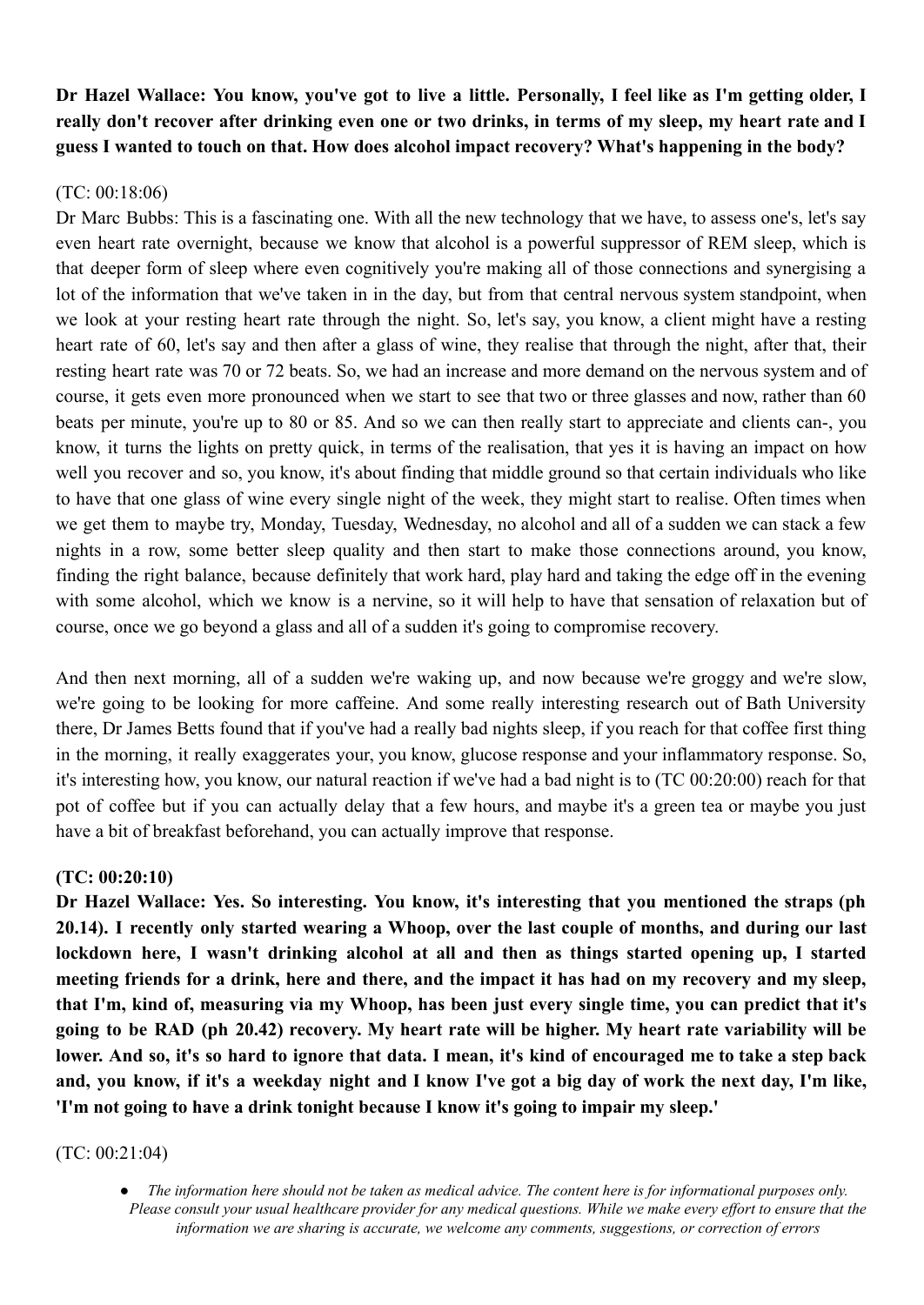Dr Marc Bubbs: It's going to make it tough the next day, right. Yes.

## **(TC: 00:21:06)**

Dr Hazel Wallace: Yes. Absolutely. And so, kind of, speaking of trackers like Whoop and I know that lots of smart watches now track sleep and heart rate and things like that, what do you think are the **best strategies for monitoring recovery? Do you recommend getting these devices? Or you've seen any biomarkers?**

## (TC: 00:21:26)

Dr Marc Bubbs: I mean it's a great question and definitely one, you know, at Canada Basketball, we use a variety of tools over the years and so we have objective measures like the HRV or subjective metrics like just asking the athlete or the individual how they feel and it's interesting, because when we look at the science around recovery, there still is no one biomarker that's going to tell us, for certain, that an athlete's recovering. So we're always looking at this constellation of blood biomarkers to give us, you know, the best possible chance of seeing of what's going on and of course we need to pair that with the subjective perception, which is actually, pound for pound stacks up pretty nicely still, against the objective. So it's really interesting to see that we've got to marry the, sort of, art of the practice of the coach's eye with this objective data that we're also getting, and so it is valuable to know what your resting heart rate is in the morning or if people want to measure HRV, I would suggest, and when you talk to experts, like Dr Andrew Flatt, I had on my podcast a few years back and talking about whenever we're tracking, of trying to start with the question, 'Why?' Like, 'Why are we wearing this device? What is it that we're trying to improve?' So we can always have that North Star, because it's easy once we get into looking at these things, to start making acute decisions. You know, like one night of bad HRV and all of the sudden the next day we're going to change our training plan. And so, the experts recommend that we do take a couple of months and just observe. Right. See what's going on. Don't make any changes.

Try to see if you notice any patterns that emerge and they'll tend to use, if we use the example of HRV, a seven day rolling average. So you're looking at your weekly averages to see how things are playing out, and of course, you know, HRV does track nicely with longevity and so it is a valuable thing to look at but it does have a bias more, obviously towards the cardiovascular system, and endurance sport. So when we look at the data round team sport, it gets much more noisy. And so, we've always got to check ourselves a little bit, with some of these things and make sure that we're not over interpreting and I think that's probably more cause for concern in the general population I think, because at elite sport they've been doing these things for so long. It's probably one of the lessons they've learned of tracking too many things and now you see a lot of teams and organisations trying to pare that down to saying, you know, 'What are the few key markers that we really need to keep our eye on, without overwhelming even the data collection staff and everything else?' So, I find it fascinating that that objective markers and still the subjective of just asking an athlete how they're feeling or how they recover. You know, on a scale of one to ten, it's still a pretty darned good way to see how you're doing.

**(TC: 00:23:59)**

The information here should not be taken as medical advice. The content here is for informational purposes only. Please consult your usual healthcare provider for any medical questions. While we make every effort to ensure that the *information we are sharing is accurate, we welcome any comments, suggestions, or correction of errors*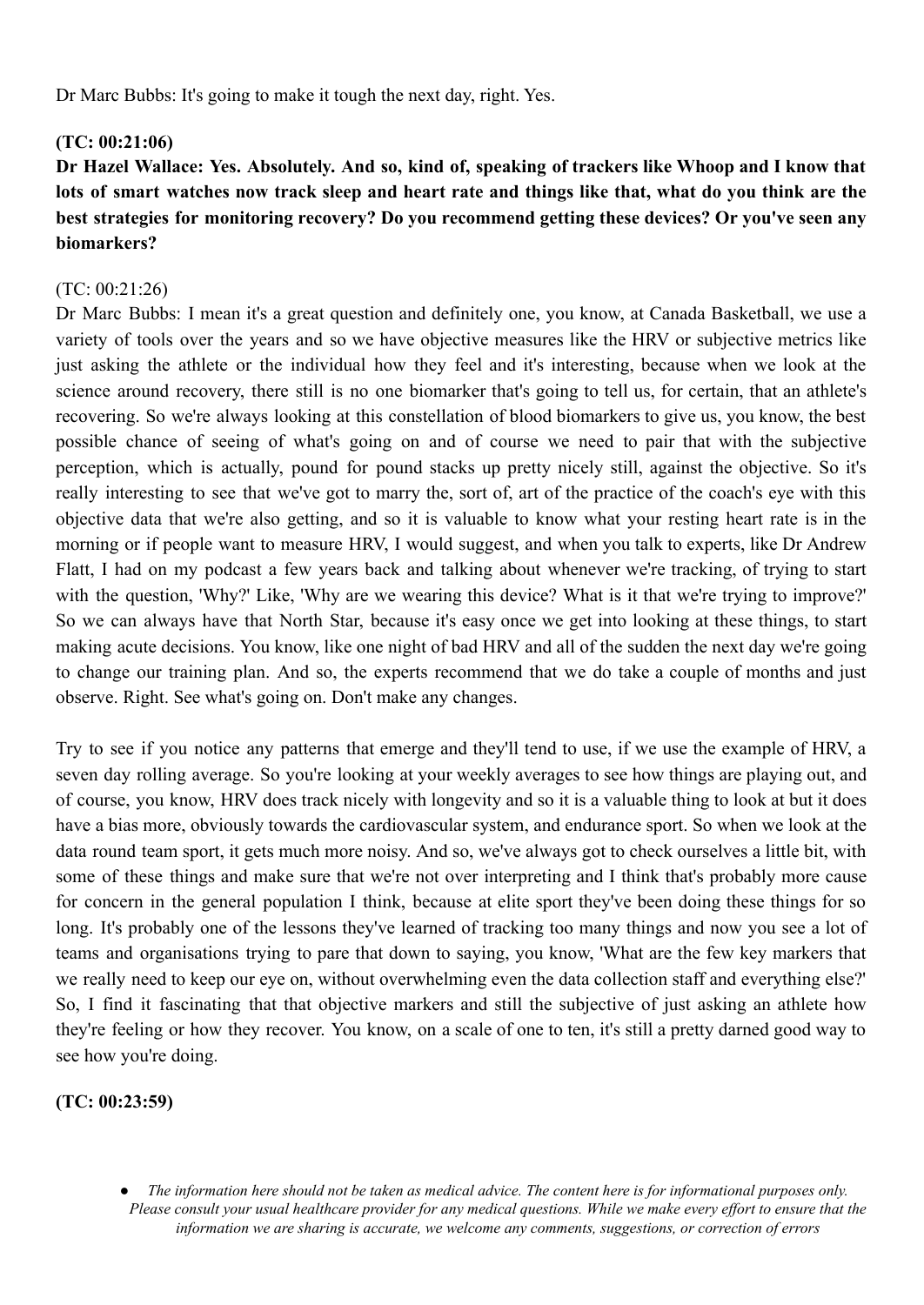Dr Hazel Wallace: Yes. I completely agree. And just before we move on, for people who aren't, maybe, familiar with HRV or a heart rate variability, what actually is it measuring and what does it tell us? **And what are some of the things that might impact it?**

### (TC: 00:24:15)

Dr Marc Bubbs: Yes, so HRV, heart rate variability, if you think of, if someone had a heart rate of 60 beats per minute, so that's one beat per second for a minute, there's actually quite a bit of variability between each of those beats. And so, you know, as we're more recovered, and this sounds a bit counter-intuitive, but as we're more recovered, we get greater variability and that is generally a reflection of better recovery. You know, as we're lacking sleep, as we're pushing quite hard in training or if we're not consuming enough energy in the diet, then that's going to be a bigger stressor and we start to see, you know, lower scores in terms of HRV. Now, again, on a day to day basis, there can just be some noise in there, because it impacts, you know, 'Did you get a nasty email from someone? Or did you have a tough day at the office?' or what have you. All these things can impact and so, you do have to take, you know, a longer view of it, but it is a nice thing that can collect passively these days. You know, you can just be having it on your ring or your Whoop watch and then preferably, if you have a coach or a practitioner or doctor who can help you make sense of some of that data. It just (ph 25.17) has another piece of information to add to what you have, to then say, 'Okay. What does this tell us about the individual? What is the picture that it's starting to paint?' and then we might be able to say, 'Okay, that training plan. You're pushing to hard.' or, 'Perhaps we have a lack of fuelling (ph 25.31) here or there.'

## **(TC: 00:25:32)**

**Dr Hazel Wallace: Yes. Absolutely. And then, earlier on we mentioned some, kind of, recovery strategies that people are really becoming fascinated by, at the moment, like hot and cold therapy, cryotherapy-,**

(TC: 00:25:46) Dr Marc Bubbs: For sure.

#### **(TC: 00:25:47)**

Dr Hazel Wallace: You know, the list is endless and I'm seeing them more and more and I'm being **asked about them more and more, and when I told everyone that you're coming on the podcast, and** we were going to be discussing recovery, these were the topics that were coming up. Like, 'Is there any evidence for this? Should I be doing this?' and so, I think it'd be interesting to go through them, **maybe, one by one. Perhaps starting with cryotherapy, which has recently become quite popular in London.**

#### (TC: 00:26:15)

Dr Marc Bubbs: Yes. Cryotherapy is definitely, you know, in the last five years, it's exploded in North America as well and this is where you're standing up in a tank and effectively being blasted with sub zero temperatures. You're getting into, like, the -100 Celsius. Now this only lasts for a couple of minutes but you do get this effect of seeing the steam rising up and so it has a real, sort of, visual impact. The interesting thing with cryotherapy is that's actually happening-, you know, that's air that's being displaced, and so when we think of conductivity, so thermal conductivity air doesn't conduct nearly as well as water and so the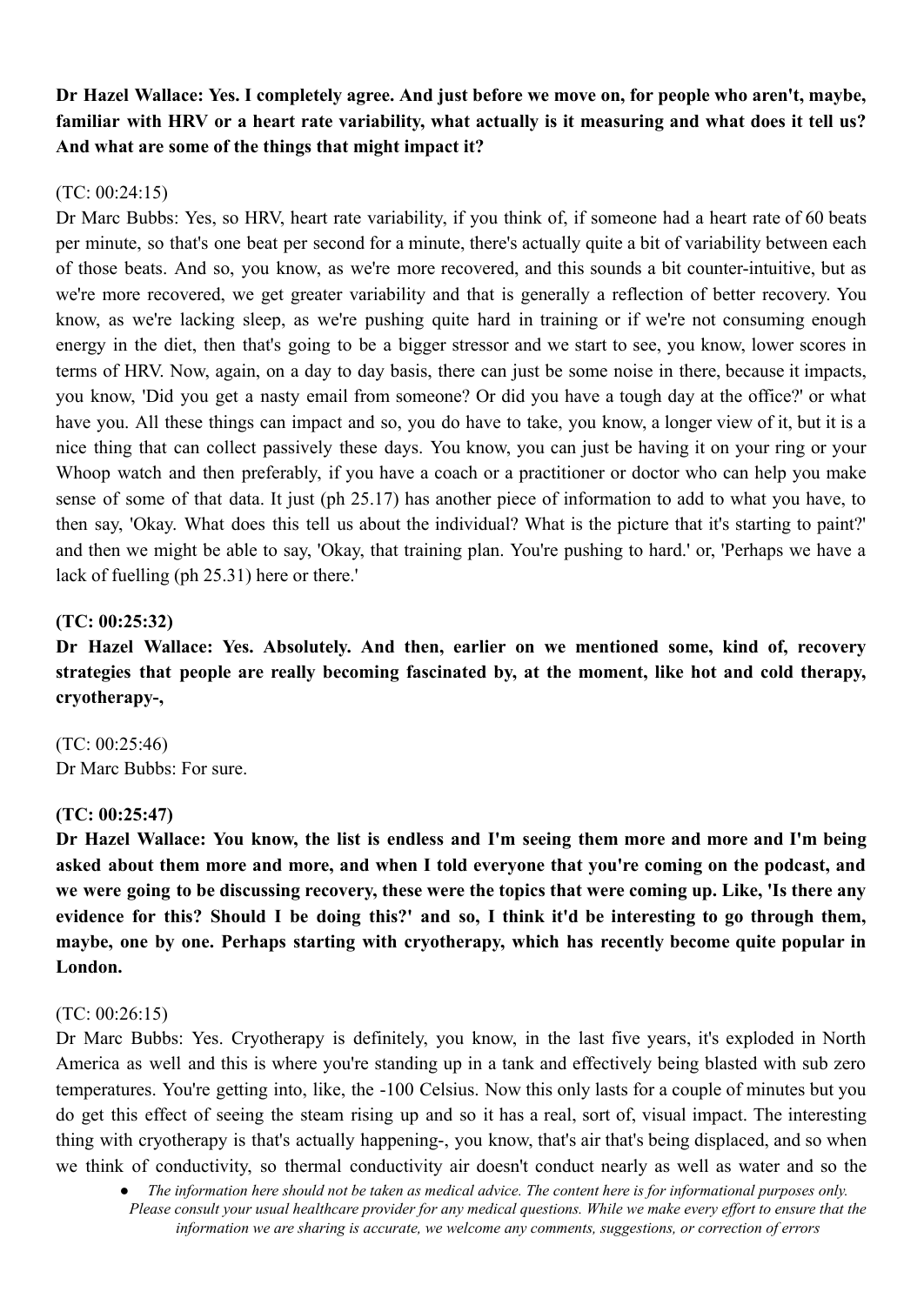interesting thing is, despite these really ridiculous temperatures that we're being exposed to, the core temperature is no different than taking an ice bath. And, whilst we've seen some-, there is a little bit of data that'll show three sessions, four sessions, five sessions, of cryotherapy, we can get reductions in perception of pain. We can improve things like muscular strength and you know, it's a short session. It only lasts two or three or four minutes. So that might be a benefit and at the highest level, you know, in the EPL, the English Premier League, you do see some teams that have had the cryotherapy devices. I would say, you know, the ultimate stumbling block for the rest of us, so to speak, in the general population, is the cost as well, right. So you're having to pay a lot for this recovery therapy and when we look at how it stacks up head to head against something like cold water immersion, which is, you know, that scientific term for just taking an ice bath, the ice baths tend to come out on top and you see better results around things like muscle soreness.

When we look at those biomarkers of muscle damage like creatine kinase, CK (ph 27.53), if we look at muscular power indices in various exercises, and so from a cost perspective, it's a lot more cost effective to be doing a cold water immersion and, you know, in eleven or fifteen degrees Celsius water, which the toughest part with that is always getting people to actually do it. So, I would recommend, you know, having friends or people around or making a bit of an event of it, because it's not always easy to dip yourself into those temperatures and maybe you're lucky enough to have a lake or a sea or something near you, where you can just really just run and dive in. But it does have some really nice benefits on that pain front, inflammation and when we look at cold water immersion on even mood, you know, obviously coming out of lockdown life, mental health is front and centre and that can be a really interesting way of rewiring the nervous system and helping to lift mood.

### **(TC: 00:28:43)**

## **Dr Hazel Wallace: Yes. Absolutely. And there's some evidence for, you know, boosting immunity as well, isn't there?**

#### (TC: 00:28:50)

Dr Marc Bubbs: Yes. It is pretty fascinating and actually, you know, when we look at the other side of the coin, even of hot water immersion, which is going for a hot tub which is, from a behaviour change standpoint, I'm always a little bit-, that gap's a little smaller. It's easier to tell someone to take a hot tub than it is even an ice bath and for someone that's struggling with high blood pressure or poor glucose control, that's actually a pretty nice method as well. And again, it's, you know, eleven to fifteen minutes in the temperature of 100 to 104 Fahrenheit, and you can also get some pretty nice changes. So, if someone is struggling with those, you know, that can sometimes be a place to start before they muster up the courage to go for a polar dip in the sea.

#### **(TC: 00:29:29)**

## Dr Hazel Wallace: Is there, kind of, instances where you choose cold over hot? Or is it, again, down to **those kind of factors that you mentioned whether it's what someone can tolerate?**

#### (TC: 00:29:40)

Dr Marc Bubbs: Well, this gets really interesting when we get down to (ph 29.42), you know, a bit more granular around what we call periodised recovery, which is depending on where someone is in their training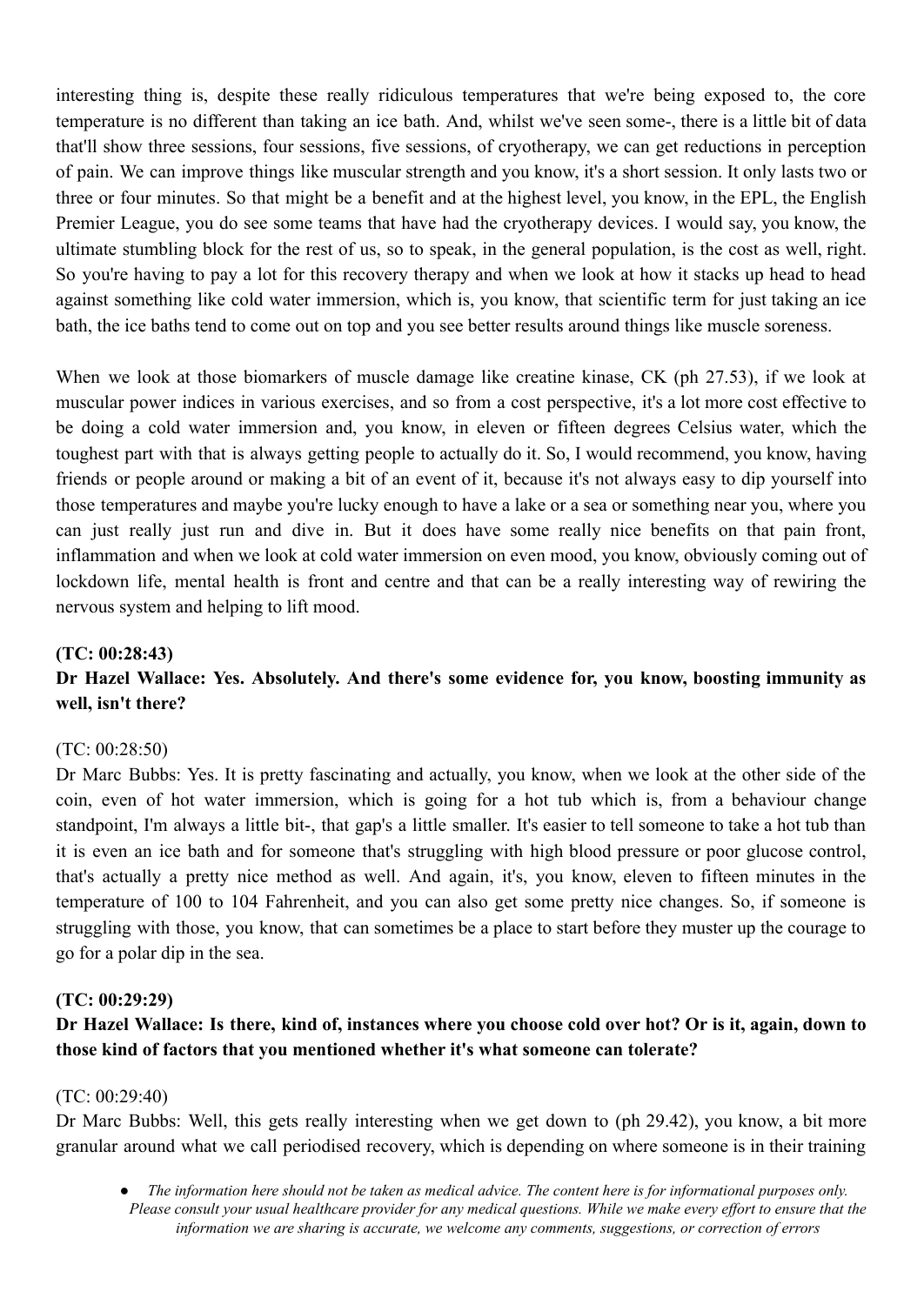plan, 'Do we apply cold? Do we apply hot?' Now, you know, again, for the general population, just being consistent with whatever you're doing is always the first place to start but it is interesting that we see, immediately after a training (TC 00:30:00) session, if you're adding in cold bath, that can actually blunt some of the training adaptations. So, when you're trying to build up an aerobic base or build up your training volume, you know, that's typically not a therapy you want to be going to. You want to be going to more heat based. And as you-, you know, those really quality sessions, where you're really going to push yourself hard, or competition, again if we use the NBA or the Premiership as an example, if you're playing multiple games in a week, we do need to just really blunt that inflammatory response. That's when the cold therapy can be really helpful. So, those quality sessions, those competitive, really high intensity sessions.

#### **(TC: 00:30:38)**

**Dr Hazel Wallace: Yes. Okay. Interesting. And, next up I've got down (ph 30.43), like, percussive massage guns which are really trendy at the moment and I guess this is just mimicking normal massage or foam rollers, except obviously a bit more intense.**

### **(Advert 30.57-31.27)**

#### (TC: 00:31:27)

Dr Marc Bubbs: Yes. These are definitely popular and it's a-, you know, if you think of how foam rolling and using lacrosse balls and what not, has gained a lot of popularity over the last decade, this is almost the next level up, if you will, of just being able to sit there, relaxing a little bit, if you will, and being able to use one of these massage guns on your quads or your low back or your upper neck and traps, just to help dull some of that tonicity. You know, that tension that builds up typically for the most of us, because we're sitting all day in that position, and so we're not taking our muscles through full ranges of motions and I think people, again, obviously the day to day nine to five we feel it, but I think with all the Zooming everyone's done in the last year during lockdown, it's amplified the impact of sitting because there's no more walking to the water cooler at work or chatting with friends and standing up with colleagues. You know, you're really just almost sat for even longer periods of time and so, you've definitely seen the massage guns seemingly making the rounds more. So, those can be helpful as well. I wouldn't say they replace. You know, if you can still do a bit of mobility work, taking your body through some different ranges of motions and dynamic or some static stretching, all those little pieces really help, and the nice part is you don't have to commit half an hour to even these things. Even if you can start with five minutes and start to feel those beneficial effects, then you can start to build up from there.

#### **(TC: 00:32:51)**

**Dr Hazel Wallace: Yes. Do we have any research on the effects of, kind of, massage guns versus normal massage therapy?**

#### (TC: 00:32:59)

Dr Marc Bubbs: I mean, I haven't seen anything to date but yes I'm sure there'll be a lot coming down the pipeline. That's for sure.

#### **(TC: 00:33:06)**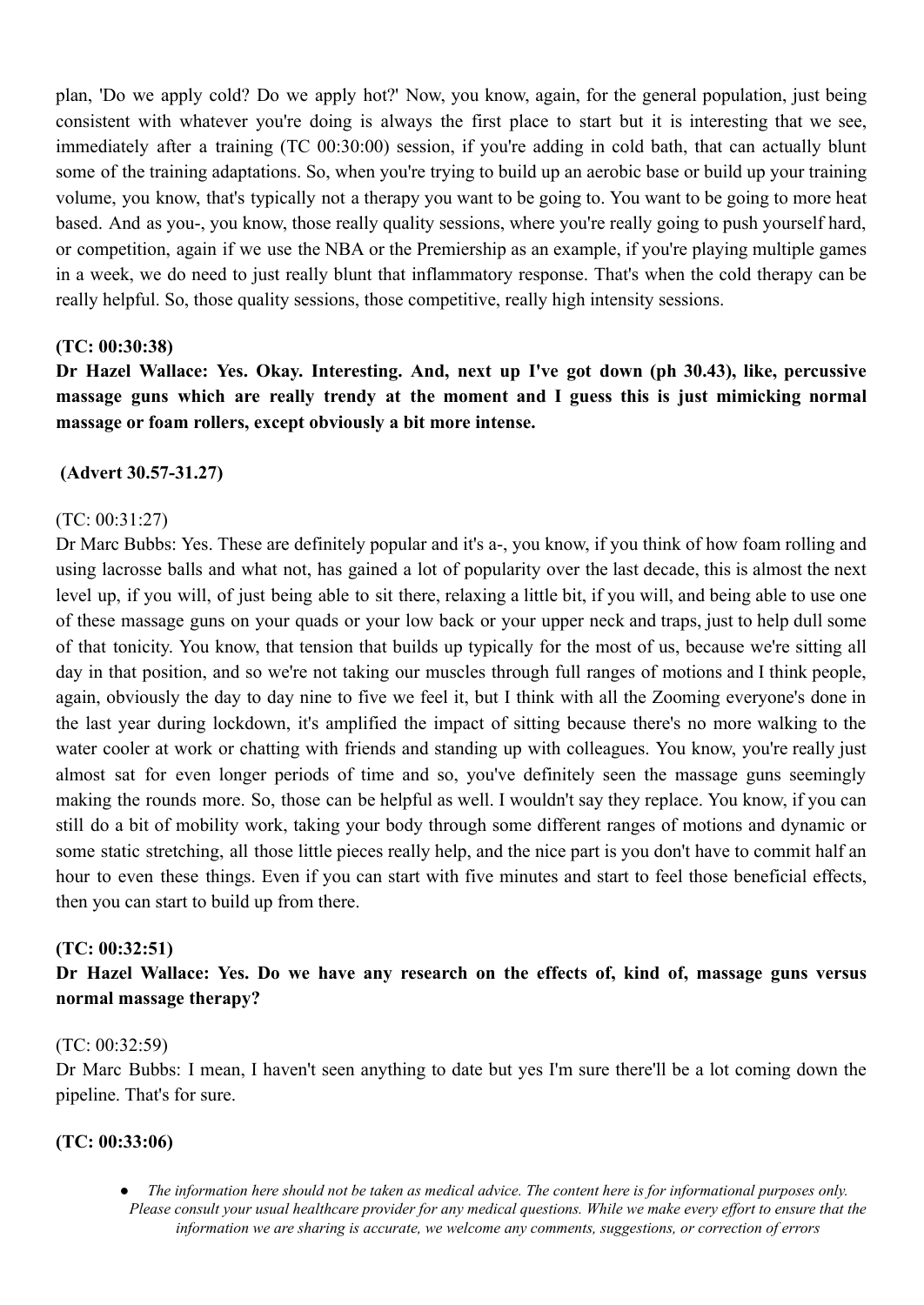## Dr Hazel Wallace: Yes. The only reason I'm asking is because lots of the brands make big statements. **I was just wondering if they could back them up but-,**

## $(TC: 00.33.14)$

Dr Marc Bubbs: No, no, for sure and the benefit they always have is that initial, 'Ah' feeling you get when you, you know, when you go for a massage or use these kind of things and if people still have benefits or like to go for a massage-, I mean, the one big benefit you get with a massage, as well, is just the fact that you're basically taking a nap for half an hour or 60 minutes so you, kind of, get double bang for your recovery buck there.

### **(TC: 00:33:34)**

Dr Hazel Wallace: Yes. Absolutely. I guess, and then the final thing that I wanted to cover, in terms of **kind (ph 33.39) of popular recovery strategies, is CBD oil and your thoughts on it there. Obviously there's-, you know, CBD oil is promoted for multiple different benefits but if we just focus on recovery, because it's a minefield if we go into everything else.**

### $(TC: 00.33.54)$

Dr Marc Bubbs: Yes. No, it definitely is and I would say at the highest level, with professional sport or Olympic sport, the challenge is just in finding products that aren't potentially cross contaminated and so there's only a handful of products that are NSF or informed for sport and so this makes it challenging, even beyond, you know, and we'll get the level of evidence, but that in and of itself, makes it difficult to want to implement. When you look at, again, the research around recovery, it's still pretty sparse and unfortunately the doses that you see in the studies where there is an effect, the doses are actually quite high. You know, to the point where when you start again running the numbers of how much you're spending on the oil, then again, as a performance nutritionist, you always think to yourself, 'Well, wait a minute. If we spent that £100 on your grocery bill, what could we get in terms of the foods we could buy? And how would that impact your recovery?' and so that cost balance there doesn't really add up for CBD oil. Now I know people get excited about it and potentially (ph 34.52) really believe in it, and so if it's someone in the general population, and they feel better and there's no real potential harm, then they obviously may want to, like, give it a try but it's still really early days when we look at the research.

## **(TC: 00:35:05)**

Dr Hazel Wallace: Yes. Absolutely. I think I, kind of, have the same line and, as you mentioned, in **terms of regulation and just making sure it's not contaminated is actually really difficult because the supplement industry is very poorly regulated and doesn't go under the same stringent checks that a medicine would.**

#### (TC: 00:35:23)

Dr Marc Bubbs: 100% and, you know, there's certain stamps of approval that people can look for with supplements and again, things like the NSF or informed for sport, but it is just really difficult then for the consumer, because it's hard for them to navigate but at least those stamps will let people know that it's going to free of contaminants. It is, again, hard to find a CBD specific product that has those labels.

#### **(TC: 00:35:44)**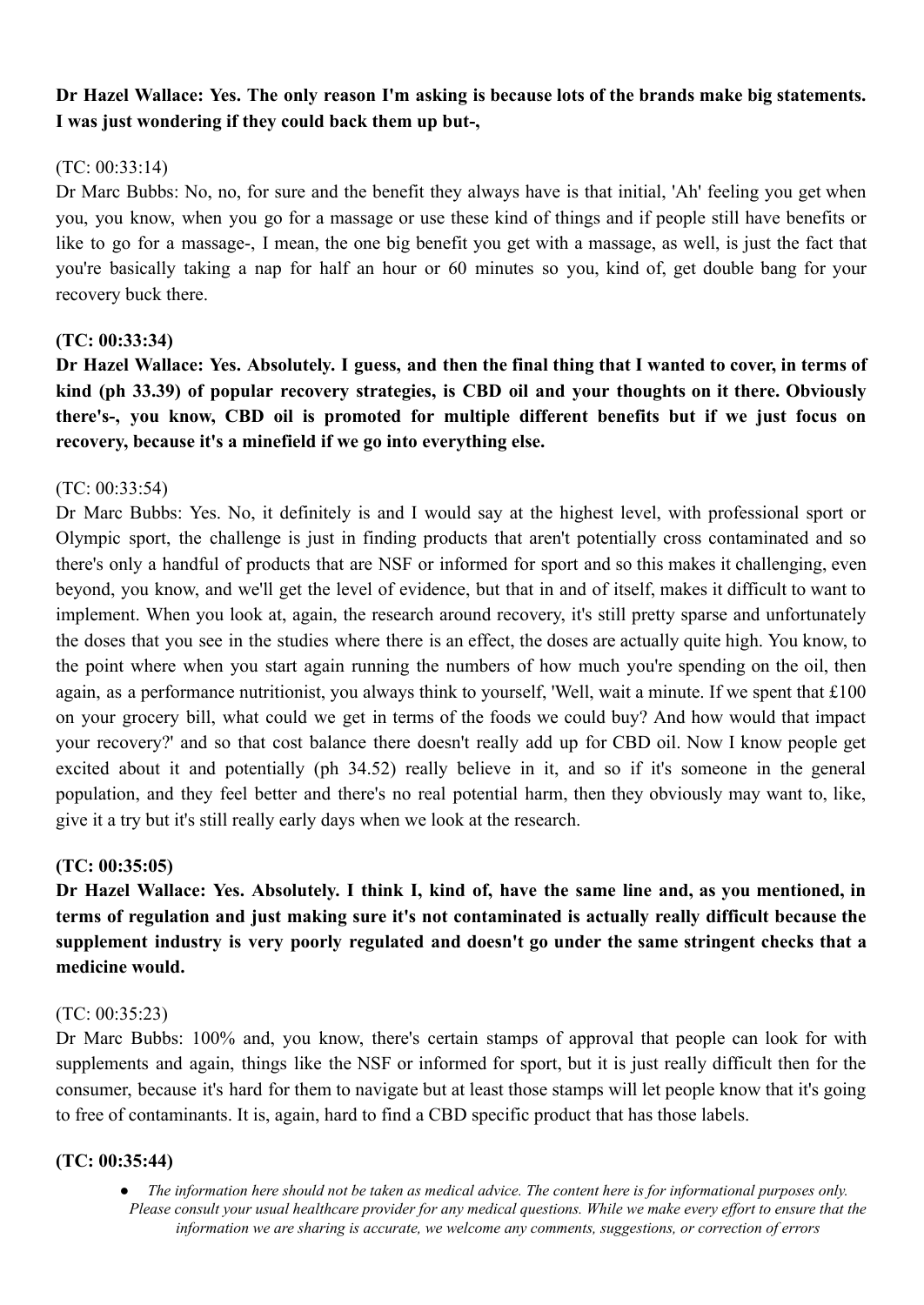Dr Hazel Wallace: Absolutely, And, I guess, we already touched on sleep but I'd love to, kind of, circle **back to it, because it's so important for recovery and performance and basically general wellbeing.** Are there any sleep strategies that you implement with your clients or your athletes, you know, to help **maximise that area of recovery?**

### (TC: 00:36:05)

Dr Marc Bubbs: Yes. I mean, sleep's a fascinating one, because when you go back to the middle 0s (ph 36.08) when, again, an interview I had with Dr Cheri Mah, who did a lot of this initial research at Stanford. They were actually investigating the cognitive effects of sleep extension in athletes. So, adding more sleep to athletes, how would it impact their decision making and cognitive function? And as a side effect of that, they would come into the lab with Cheri and say, 'Hey, I just lifted a personal best.' or 'I just swam a personal best.' or 'I just had to (ph 36.32) score the most points I've ever scored in a game.' and so, all of a sudden, you know, the lights went on and they said, 'What? We've got to study these performance outcomes.' And so, all of a sudden we're seeing, you know, sprint times, shooting accuracy, reaction time, all these things improving and so it is really compelling when we think of sleep is free. You know, it doesn't cost anything and then, yet, despite even the last decade of sleep science really showing us what it can do from a physical and mental standpoint, it's still difficult to actually get athletes and even, frankly, the general population, to get enough sleep because it's always that thing that just if we're struggling to get enough hours in the day then, of course, sleep takes the brunt of it. So, I think for, again this would be for athletes or the general population, is almost thinking of your sleep, you know, weekly total versus just that nightly total.

So, you know, sometimes depending on your work, or commitments at home, you can only get six and a half in one go, and despite that recommendation for seven to nine from the National Sleep Foundation, we say, 'Well, how could we squeeze some little naps in, in the week, potentially?' Even very short naps of twenty minutes or so, you're not actually falling asleep but we see that Alpha brain wave activity goes up, which is restorative brain wave activity, and Beta brain waves, which are the more stressful, start to decrease and so that's a nice way to refresh yourself and be more sharp at work or home. And then maybe on the weekends, if there's a chance to carve out naps that are, you know, longer in duration, to be more towards that 90 minute mark, you can start to add towards your weekly total, you know, combined with maybe reducing the alcohol that we talked about earlier, it's amazing how those things can really add a benefit, because I know working with clients who have young kids at home, once you start, and with young kids at home myself, once you start losing sleep for not only months at a time, but years a time, you can start to really realise the impact it has and all those effects.

#### **(TC: 00:38:24)**

Dr Hazel Wallace: Yes, absolutely. And then, I guess, finally I would love to chat a bit about whether **there's any sex differences when it comes to recovery. You know, do we need to take the menstrual cycle into consideration? Do we see any changes across that, with fluctuating hormones? Or, what's the research saying?**

#### (TC: 00:38:44)

Dr Marc Bubbs: This is a really fascinating area of research and it's amazing that it's only just coming on now, really. You know, historically, especially in sport research, the added dimension and variables of the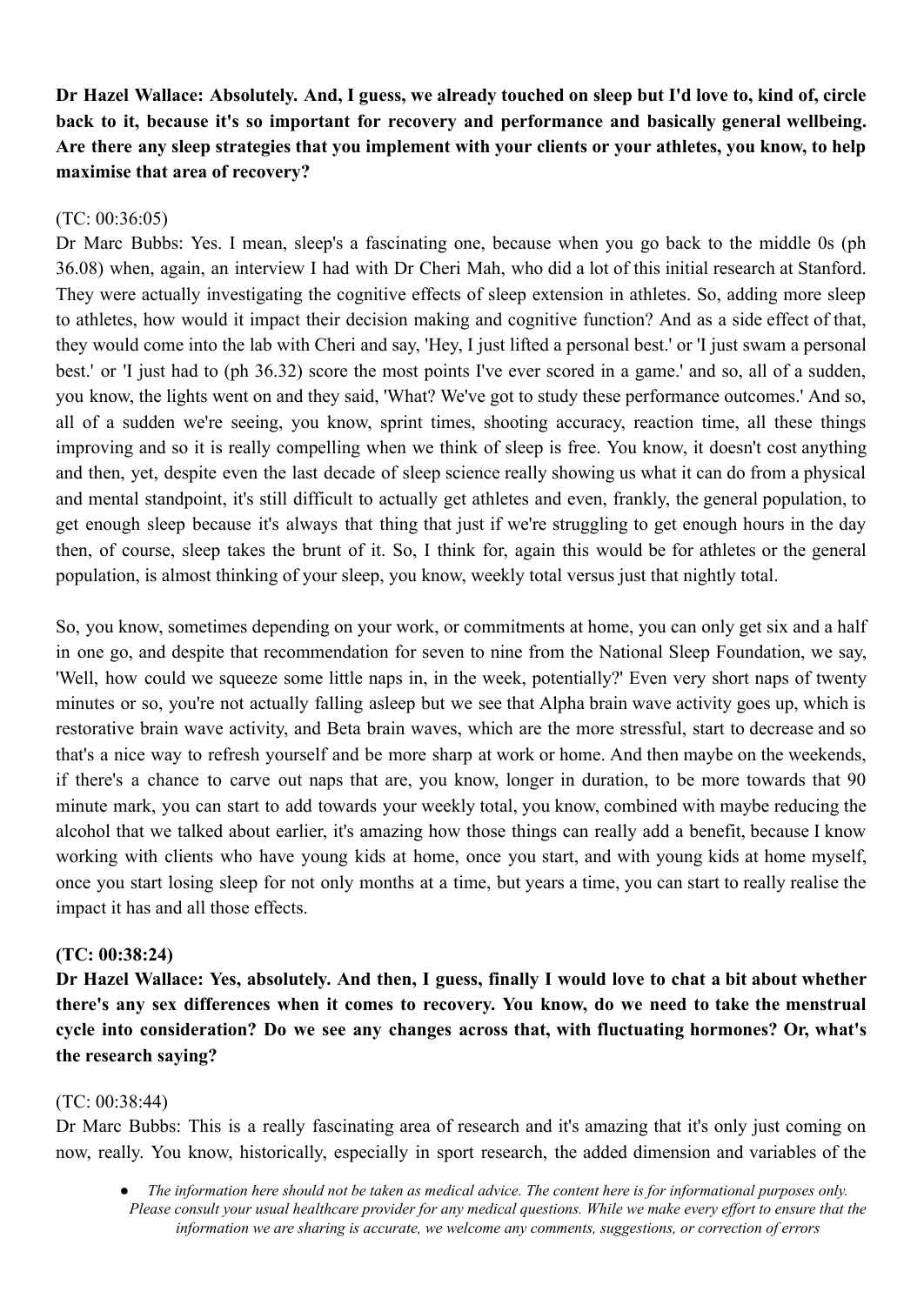menstrual cycle was something that was-, we wanted to eliminate that, to just to be able to see what caffeine was doing to the system and so, what we get by proxy, is just all these studies on men, really. And, of course, you know, again, as a dad with three daughters at home, I think this is pretty fantastic that when we actually see what's happening in female athletes and in women's physiology, because we are seeing changes in hydration status from pre and post menses. We see, even in terms of how you might lay out a training plan. So, if you have a client or athlete who struggles with pre-menstrual symptoms, then that's potentially not a week that we want to be-, a training plan we don't want to be increasing that volume or intensity as much or we don't want to be pushing as hard, whether it's tracking body weight or progress in the gym or some of the pieces of tech that we just talked about. You know, we need to be able to give ourselves some permission to just observe what's happening in the system here, so that you can, you know, better plan month to month, because that's ultimately always the toughest thing. (TC 00:40:00) And, again, regardless if it's an athlete, regardless if it's in the general population, it's just being patient. It's just saying, you know, 'We're going to take, not 30 days to lose weight and improve your health. Let's take six months or a year.'

Let's build the habits, because those are always the most challenging thing to do is to just repeat things enough, that it just becomes automatic because ultimately, you know, we can't be making food decisions all day long. We can't be making training decisions at the last minute. You know, we need to be able to ingrain these things. And so, you know, in terms of the research side of things, it is pretty exciting when we look at even the research on low energy availability, that we talked about earlier, classically that would just be endurance athletes but now we see female sprinters, male sprinters even, around this idea of not really fuelling to the level that we need to be able to recover effectively but then ultimately perform when it's competition day.

## **(TC: 00:40:52)**

**Dr Hazel Wallace: Yes. Absolutely. And, I guess, with that low energy availability, that often manifests as menstrual disturbances, which is one of the tell-tale signs in females. So, that's another, I guess, marker if we are under fuelling, or under recovering, and thinking about sleep and recovery as well,** and we see that increase in body temperature after ovulation. I can imagine that, as well, would have a **knock-on effect on how people are recovering, especially, like, when you're at that really high level and you want everything to be perfect, that I'm sure there's changes going on there and something that we need to factor in.**

#### (TC: 00:41:34)

Dr Marc Bubbs: 100%. I mean, it's great, Dr Susan Kleiner works a PHD in the west of the US, renowned dietician, performance nutritionist. You know, we have data now that'll show that women who maintain menstrual function throughout their training at the highest level, perform better on competition days (ph 41.50). So, to your point, if we're experiencing changes in menstruation or amenorrhea, then that's definitely a sign that, you know, we need to circle back to how we're fuelling (ph 42.00) and the training plan and everything else, because that's a key sign that we've got to make some changes.

#### **(TC: 00:42:06)**

Dr Hazel Wallace: Yes. 100%. What a lot of information that we've just gotten through and that's just one small section of your book and some of the things that you're chatting about. So, if people do want